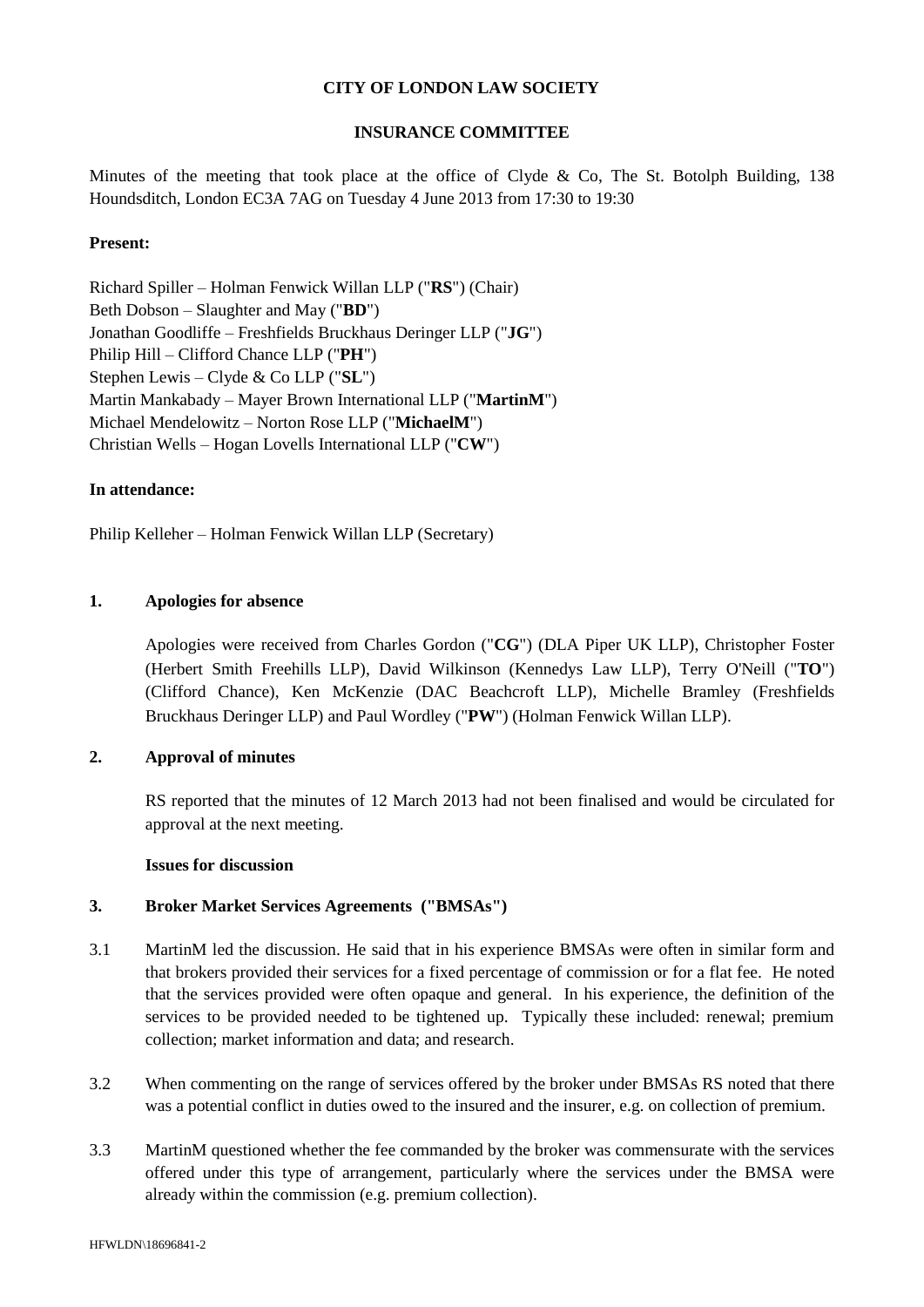3.4 MichaelM noted that the services provided were good at the 'intelligent' end but warned about involvement in these type of agreements at the 'moronic end', where secret commission and bribery were issues. He said that the Lloyd's Market Association ("**LMA**") had produced a paper on BMSAs but was unsure whether it had been made public. RS agreed to approach the LMA for a copy.

## **4. Discretionary Mutuals**

- 4.1 CW led the discussion. Following the *Medical Defence Union* case, a discretionary mutual is not an insurer but exercises its discretion to apply its funds to the defence costs of its members. He noted that it was difficult to find circumstances where a mutual had not exercised its discretion in favour of the member. In referring to the Medical Defence Union before it became an authorised insurer, CW noted that if the doctors had behaved foolishly in litigation proceedings, the mutual would not advance the funds in respect of such proceedings.
- 4.2 CW noted that over the past few years members were not being told that there was a discretion and that genuine discretions to advance funds had not been exercised. CW said that it was difficult to indemnify the exercise of a discretion due to lack of fortuity, but that it was possible to provide a contractual indemnity in respect of the advancement of funds, which could be insured. CW asked the committee whether anyone else had come across these issues.
- 4.3 JG said that he had worked at the FSA before FSMA came into force and had come across situations where friendly societies paid out very small sums for funerals. These type of payments were regarded as unauthorised by the FSA. JG noted that for a discretion to avoid the status of an insurance contract, it had to be an 'unfettered discretion'. CW replied that P&I Clubs were outside the scope of insurance regulation when using their discretion to advance money to members.
- 4.4 MichaelM noted that in the case of Irish PI insurance, an indemnity is entirely discretionary.
- 4.5 RS noted that the exercise of discretion can't be reinsurance you can't reinsure something that is not insurance. He asked whether anyone had seen a discretionary mutual with a reinsurance programme but noted that he did have a discretionary mutual client regulated by the FSA. RS noted that the FSA did not intend to regulate discretionary mutuals.
- 4.6 RS noted that the NHS Litigation Authority ("**NHSLA**")was a classic discretionary mutual and that in terms of liability, the NHSLA would make a call for the following year and manipulate settlement of claims so that the fund would not run out of money. The NHSLA did not hold reserves for claims and was funded on the basis of expected annual cash flow.

# **5. European Insurance Contract Law Expert Group**

- 5.1 MartinM noted that the Commission set up an Expert Group to consider whether insurance should be harmonised and to examine any barriers to trade that exist due to different insurance laws in member states. The Law Society had appointed Joanna Page of Allen & Overy ("**JP**") as the UK's representative and had established a working group to support and consult with JP, of which MartinM and CG were members.
- 5.2 MartinM cited differences between member states in relation to the law of contract as a barrier to trade and the group was considering what approach the UK should take. The group had also considered the commercial and regulatory issues surrounding the harmonisation of insurance in the EU.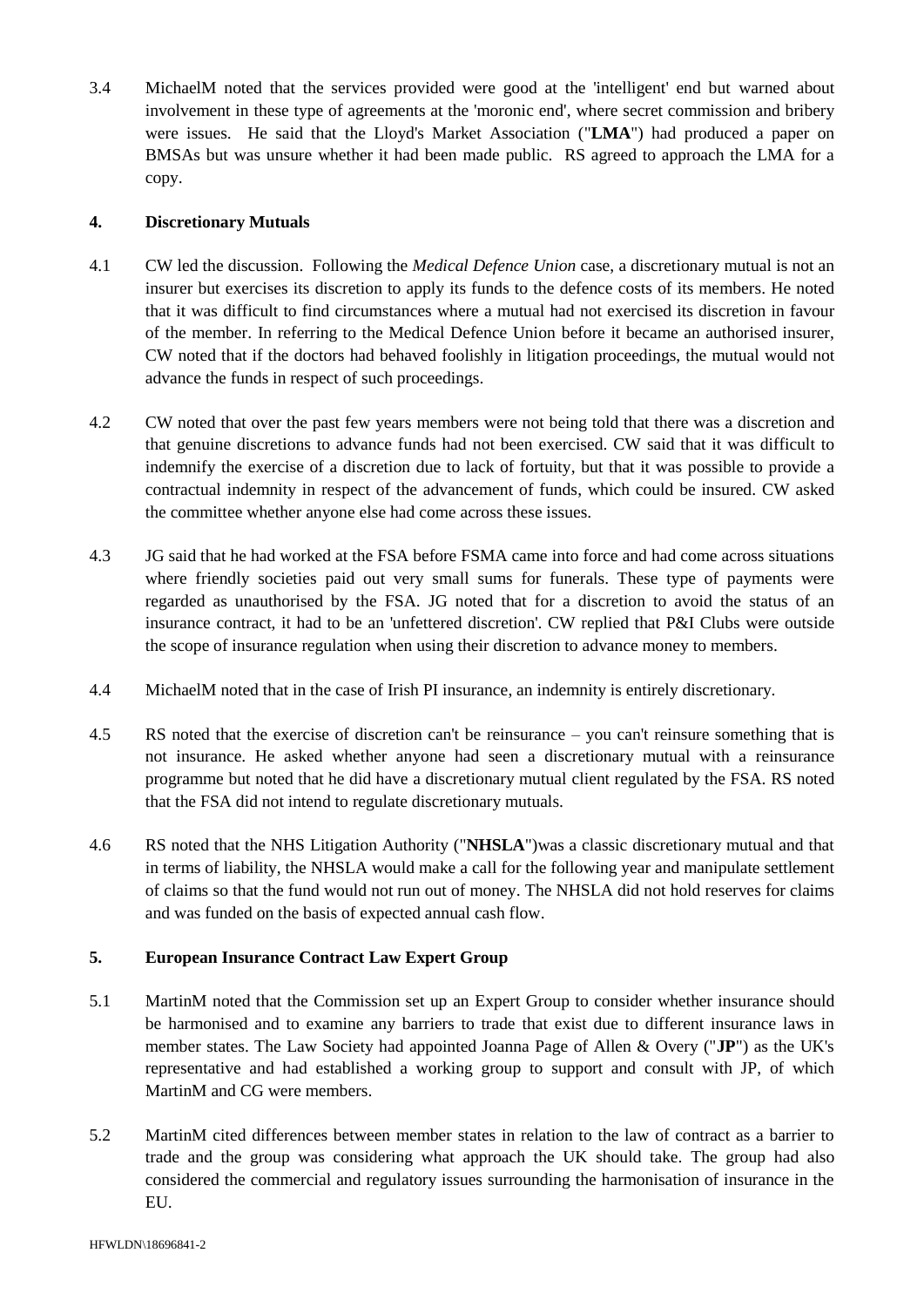- 5.3 MartinM noted that the main problem with the initiative was that there were a lot of personal agendas within the group and parties pulling in different directions. In spite of this, certain products had been reviewed at to see if consensus could be reached on uniform terms. MartinM questioned whether there should be uniform terms in the first place.
- 5.4 In particular, MartinM noted that the group had discussed how 'insurable interest' was defined in different member states and had looked into what constituted a contract of insurance. MartinM had considered whether there was any merit in harmonising all of this and had concluded that he was not sure.
- 5.5 MartinM also mentioned dispute resolution mechanisms and whether there was any uniformity. He noted that the mechanisms transcended contract law.
- 5.6 In relation to the direction of the group, MartinM concluded that he was not sure what was going to come of the process. MartinM noted that there could be some consensus on the topic of insurable interest.

# **6. CLLS Land Law Committee's draft standard insurance provisions for leases of commercial property**

CW noted that it was not possible to obtain insurance for many of the risks in the commercial leases. RS stated that it was not for the Committee to re-write the provisions, but that it could cast an eye over it. CW volunteered to comment on the provisions directly to the Land Law Committee.

# **7. EIOPA consultation on Guidelines for preparing for Solvency II**

### <https://eiopa.europa.eu/consultations/consultation-papers/index.html>

- 7.1 RS introduced the paper to the committee and summarised the division of the guidelines into four categories:
	- (a) system of governance;
	- (b) own risk;
	- (c) submission of information; and
	- (d) application of the internal model.
- 7.2 BD noted that UK firms were not required to comply with the guidelines until early 2014. She suggested that the guidelines were strangely presented in that they were preparatory. She also noted that the guidelines contained some 'hard requirements' and some reporting requirements which will be burdensome for firms. BD informed the Committee that the guidelines set out EIOPA's view on how the PRA should prepare for Solvency II.
- 7.3 JG suggested that the guidelines were not within the powers of EIOPA and reported that the PRA was not committed to compliance as it has its own powers, but would need to decide within two months. Insurance Europe was not in favour.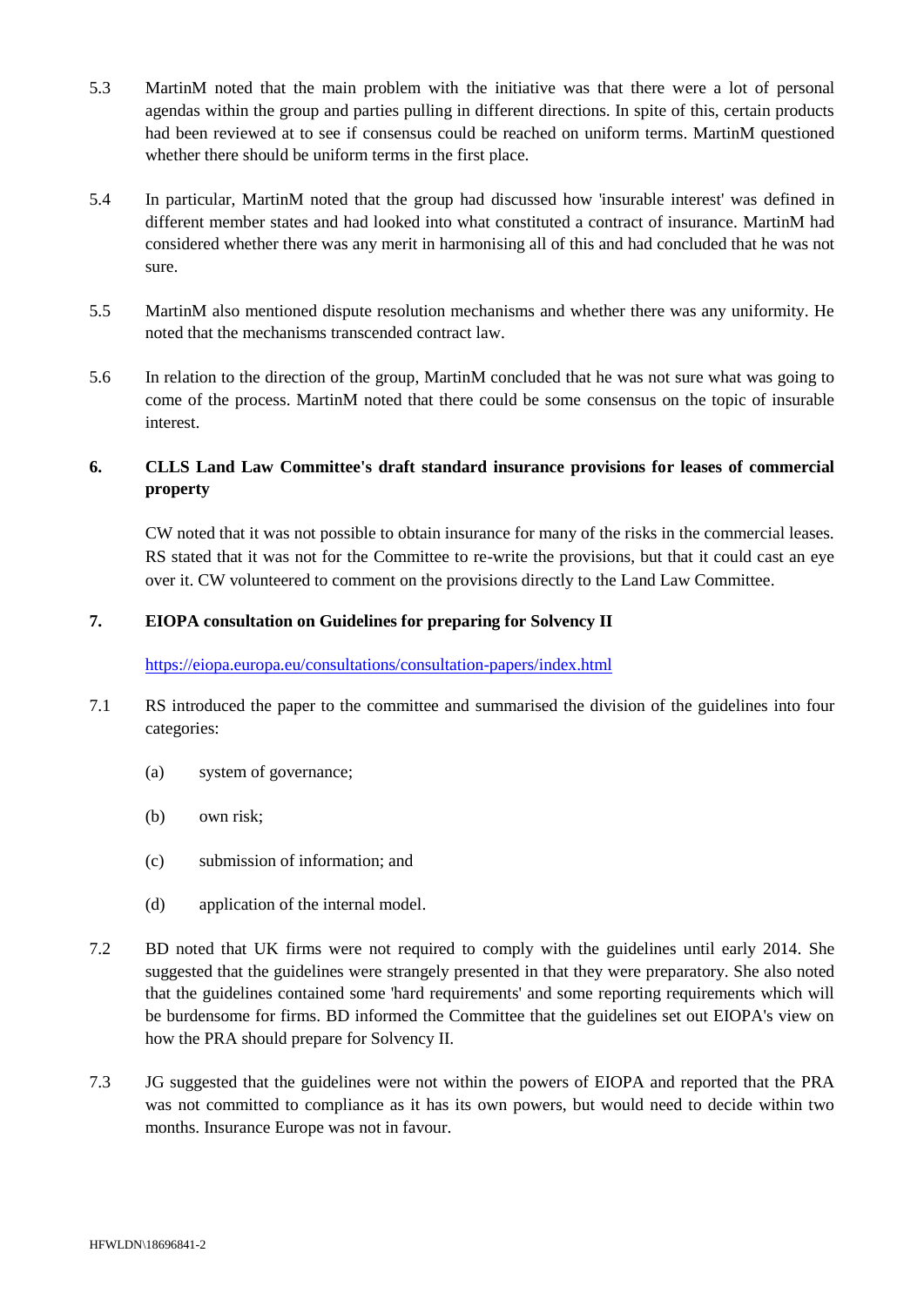- 7.4 MartinM noted that the PRA has been encouraging compliance with Solvency II leading to firms incurring substantial costs. BD said that the issue for UK firms will be reporting. JG responded that the PRA may apply some of the reporting rules.
- 7.5 BD questioned whether there was value in law firms responding to the guidelines on Solvency II Brussels doesn't listen to law firms.
- 7.6 JG noted that EIOPA itself required wider powers to enforce the rules in Solvency II. He stated that the PRA want Brussels to take the foot off the pedal.
- 7.7 BD noted that product intervention powers have been proposed by Parliament. RS asked whether the PRA will consult on this and BD responded that the PRA will only consult if it needs to change the rules to ensure compliance. RS noted that it is only at this point where law firms should get involved.

## **8. Commission consultation on insurance of natural and man-made disasters**

[http://ec.europa.eu/internal\\_market/consultations/2013/disasters-insurance/docs/green-paper\\_en.pdf](http://ec.europa.eu/internal_market/consultations/2013/disasters-insurance/docs/green-paper_en.pdf)

- 8.1 RS informed the Committee that this paper was included because elements of it may become of interest in due course. However, RS noted that the paper was at a very high preliminary level and that it was not within the remit of the Committee at this stage.
- 8.2 PH noted that the paper was very general. BD acknowledged this but was worried that the paper was gaining momentum and that it was important to keep tabs on it so that it did not get away from the Committee.
- 8.3 In light of this, RS concluded that the Committee should keep the paper on its radar.

### **9. Committee membership**

- 9.1 RS proposed to the Committee that Jonathan Teacher ("**JT**") of Swiss Re be appointed as a new member. RS reported that JT was in the process of joining the CLLS and would have been a corporate member of the CLLS via Norton Rose prior to joining Swiss Re. RS asked for the Committee's view on having a member from outside private practice. The response was that provided he was a member of the CLLS, it would not be an issue.
- 9.2 RS noted that JT was very capable and could bring an in-house perspective to the committee which the Committee does not currently have. JG supported RS's comments and said that he is very reliable and that he would recommend him.
- 9.3 RS said that the CLLS had drawn his attention to two breaches of the membership rules by the Committee regarding perennial non-attendance and duplication of members from the same firm. Membership automatically terminated where a member failed to attend three consecutive meetings or failed to attend for a period of twelve months. RS noted that several members were in breach. The Committee agreed that membership should terminate automatically for non-attendance for twelve months on a rolling basis rather than three consecutive meetings.
- 9.4 As regards duplication of membership, TO should be reclassified in one of his new roles. RS informed the Committee he would consult with PW.